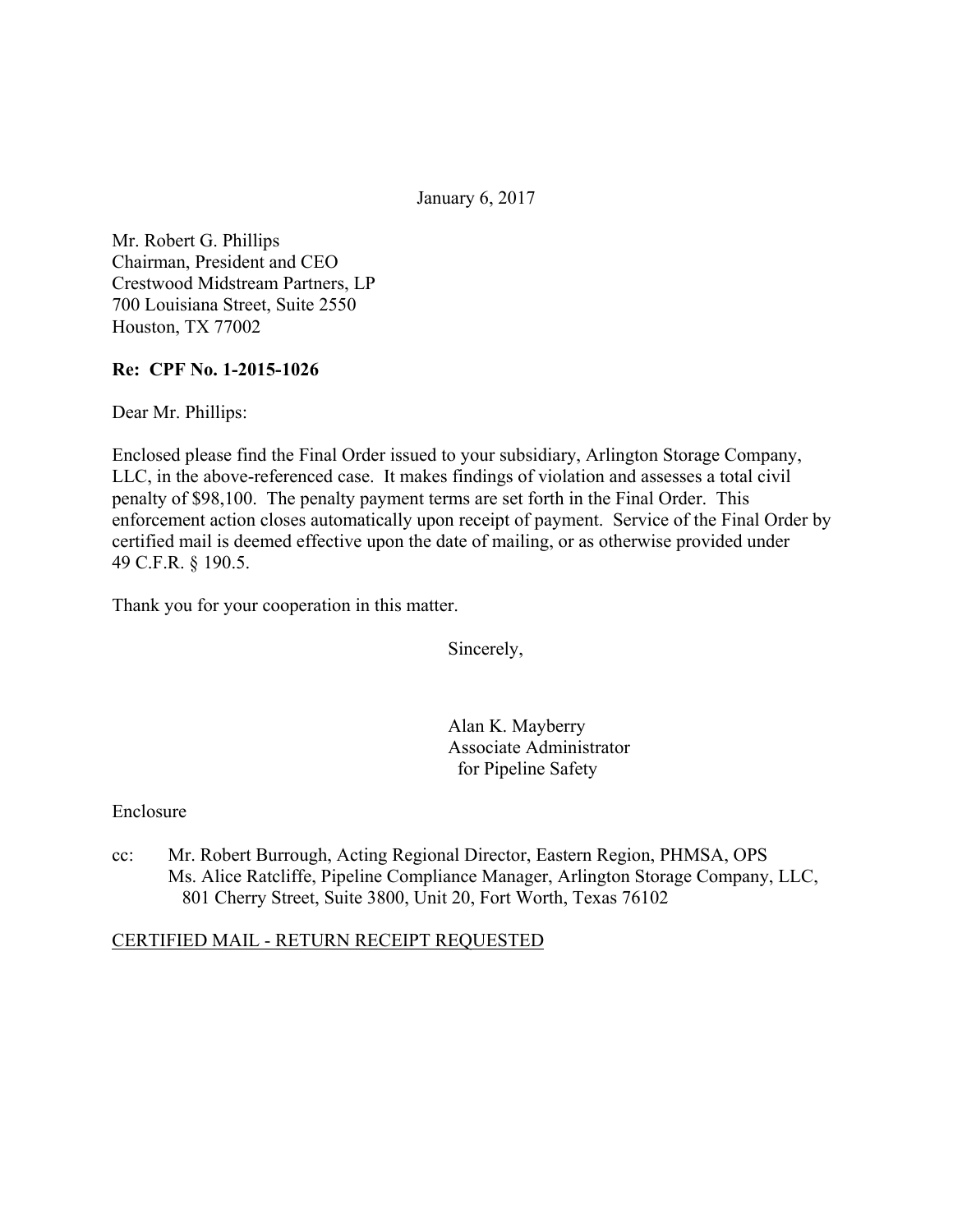### **U.S. DEPARTMENT OF TRANSPORTATION PIPELINE AND HAZARDOUS MATERIALS SAFETY ADMINISTRATION OFFICE OF PIPELINE SAFETY WASHINGTON, D.C. 20590**

**In the Matter of )** 

**Arlington Storage Company, LLC, ) a subsidiary of Crestwood Midstream Partners, LP, ) CPF No. 1-2015-1026** 

 $\overline{\phantom{a}}$ 

 **)** 

 **)** 

 $\overline{\phantom{a}}$  ,  $\overline{\phantom{a}}$  ,  $\overline{\phantom{a}}$  ,  $\overline{\phantom{a}}$  ,  $\overline{\phantom{a}}$  ,  $\overline{\phantom{a}}$  ,  $\overline{\phantom{a}}$  ,  $\overline{\phantom{a}}$  ,  $\overline{\phantom{a}}$  ,  $\overline{\phantom{a}}$  ,  $\overline{\phantom{a}}$  ,  $\overline{\phantom{a}}$  ,  $\overline{\phantom{a}}$  ,  $\overline{\phantom{a}}$  ,  $\overline{\phantom{a}}$  ,  $\overline{\phantom{a}}$ 

**Respondent. )** 

 $\overline{a}$ 

## **FINAL ORDER**

On August 17-19, 2015, pursuant to 49 U.S.C. § 60117, a representative of the New York State Department of Public Service (NYSDPS), acting as agent for the Pipeline and Hazardous Materials Safety Administration (PHMSA), Office of Pipeline Safety (OPS), conducted an onsite pipeline safety inspection of the records and above-ground piping of Arlington Storage Company, LLC (Arlington or Respondent), at the company's Seneca Lake gas storage facility in Watkins Glen, New York. Arlington, a wholly-owned subsidiary of Crestwood Midstream Partners, LP (Crestwood), currently controls 1.5 billion cubic feet of natural gas storage in upstate New York. Crestwood is a publicly-traded master limited partnership that owns and operates midstream assets located primarily in the Marcellus Shale, Bakken Shale, Delaware Permian Basin, PRB Niobrara Shale, Barnett Shale, Fayetteville Shale and Haynesville Shale  $area<sub>1</sub>$ 

As a result of the inspection, the Director, Eastern Region, OPS (Director), issued to Respondent, by letter dated November 17, 2015, a Notice of Probable Violation and Proposed Civil Penalty (Notice). In accordance with 49 C.F.R. § 190.207, the Notice proposed finding that Arlington had committed various violations of 49 C.F.R. Part 192 and assessing a civil penalty of \$98,100 for the alleged violations.

Crestwood responded to the Notice on behalf of Arlington, by letter dated December 15, 2015 (Response). The company did not contest the allegations of violation but offered additional information in response to the Notice and requested that the proposed civil penalty be reduced. Respondent did not request a hearing and therefore has waived its right to one.

<sup>&</sup>lt;sup>1</sup> See http://www.crestwoodlp.com/home/default.aspx. Current as of 5/20/2016.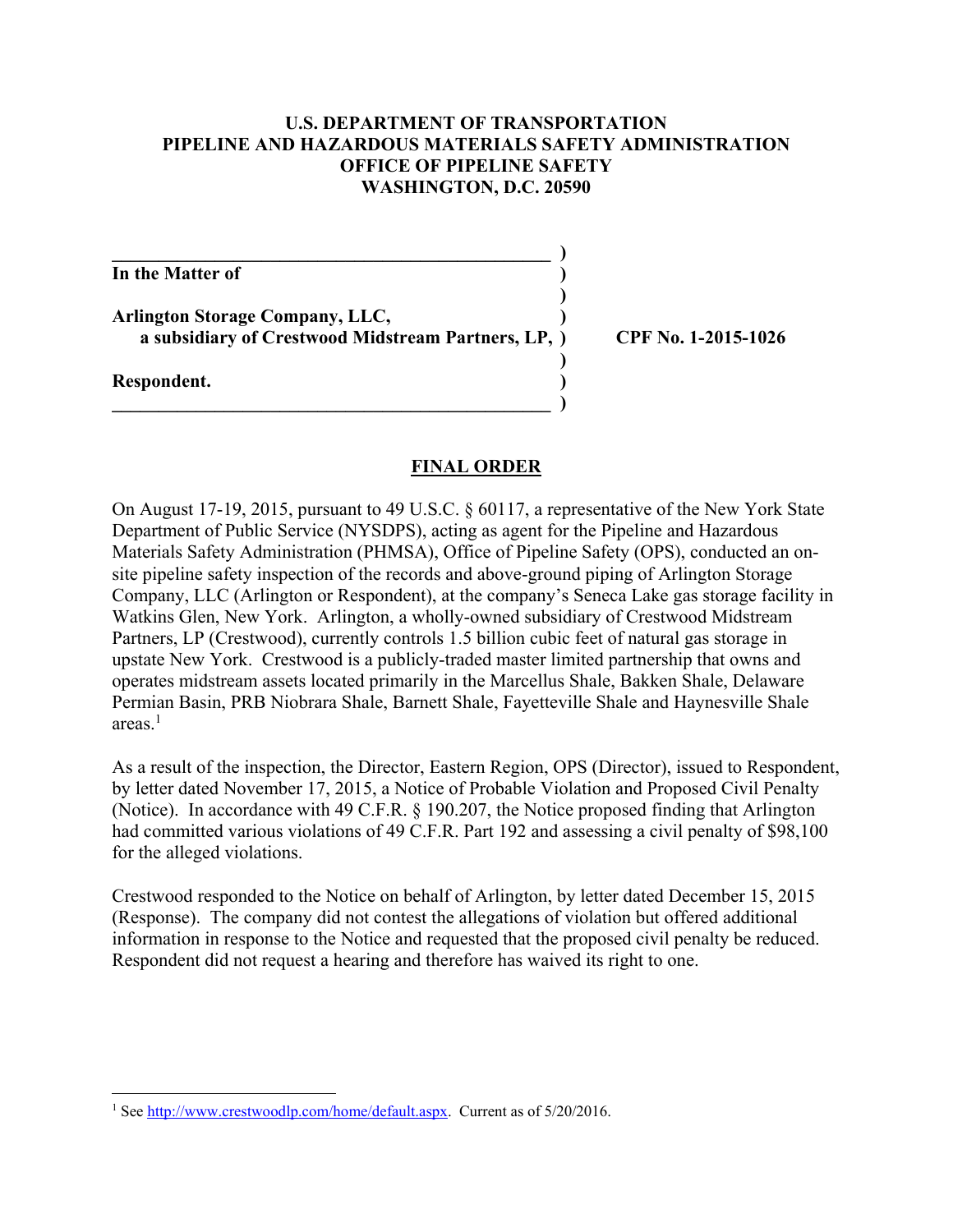# **FINDINGS OF VIOLATION**

Respondent did not contest the following allegations of violation of 49 C.F.R. Part 192:

**Item 1:** The Notice alleged that Respondent violated 49 C.F.R. § 192.705(b), which states:

#### **§ 192.705 Transmission lines: Patrolling.**

 $(a) \ldots$ 

 (b) The frequency of patrols is determined by the size of the line, the operating pressures, the class location, terrain, weather, and other relevant factors, but intervals between patrols may not be longer than prescribed in the following table:

|             | Maximum interval between patrols          |                                     |
|-------------|-------------------------------------------|-------------------------------------|
| Class       | At highway and railroad                   | At other places                     |
| location of | crossings                                 |                                     |
| line        |                                           |                                     |
| 1,2         | $7\frac{1}{2}$ months; but at least twice | 15 months; but at least             |
|             | each calendar year                        | once each calendar year             |
| 3           | $4\frac{1}{2}$ months; but at least four  | $7\frac{1}{2}$ months; but at least |
|             | times each calendar year                  | twice each calendar year            |
| 4           | $4\frac{1}{2}$ months; but at least four  | $4\frac{1}{2}$ months; but at least |
|             | times each calendar year                  | four times each calendar            |
|             |                                           | vear.                               |

The Notice alleged that Respondent violated 49 C.F.R. § 192.705(b) by failing to conduct patrols of the company's Seneca West Pipeline at the required frequency. Specifically, the Notice alleged that Arlington's patrolling records and procedures for highway and railroad crossings from 2013 through 2015 showed Arlington had failed to conduct four patrols at the required frequency. According to the Notice, the patrols in Class 1 and 2 locations that had been conducted on June 4, 2014 and April 13, 2015 exceeded the code requirement by 16 and 85 days, respectively. In addition, the patrols in Class 3 areas that had been conducted on June 11, 2014 and January 21, 2015 exceeded the code requirement by 74 and 47 days, respectively.

In its Response, Arlington did not contest the allegations of violation but requested mitigation of the proposed penalty for several reasons. These arguments will be discussed in the "Assessment of Penalty" section below. Accordingly, after considering all of the evidence, I find that Respondent violated 49 C.F.R. § 192.705(b) by failing to conduct patrols on the Seneca West Pipeline at the required frequency.

**Item 2:** The Notice alleged that Respondent violated 49 C.F.R. § 192.706, which states, in relevant part:

### **§ 192.706 Transmission lines: Leakage surveys.**

Leakage surveys of a transmission line must be conducted at intervals not exceeding 15 months, but at least once each calendar year. However,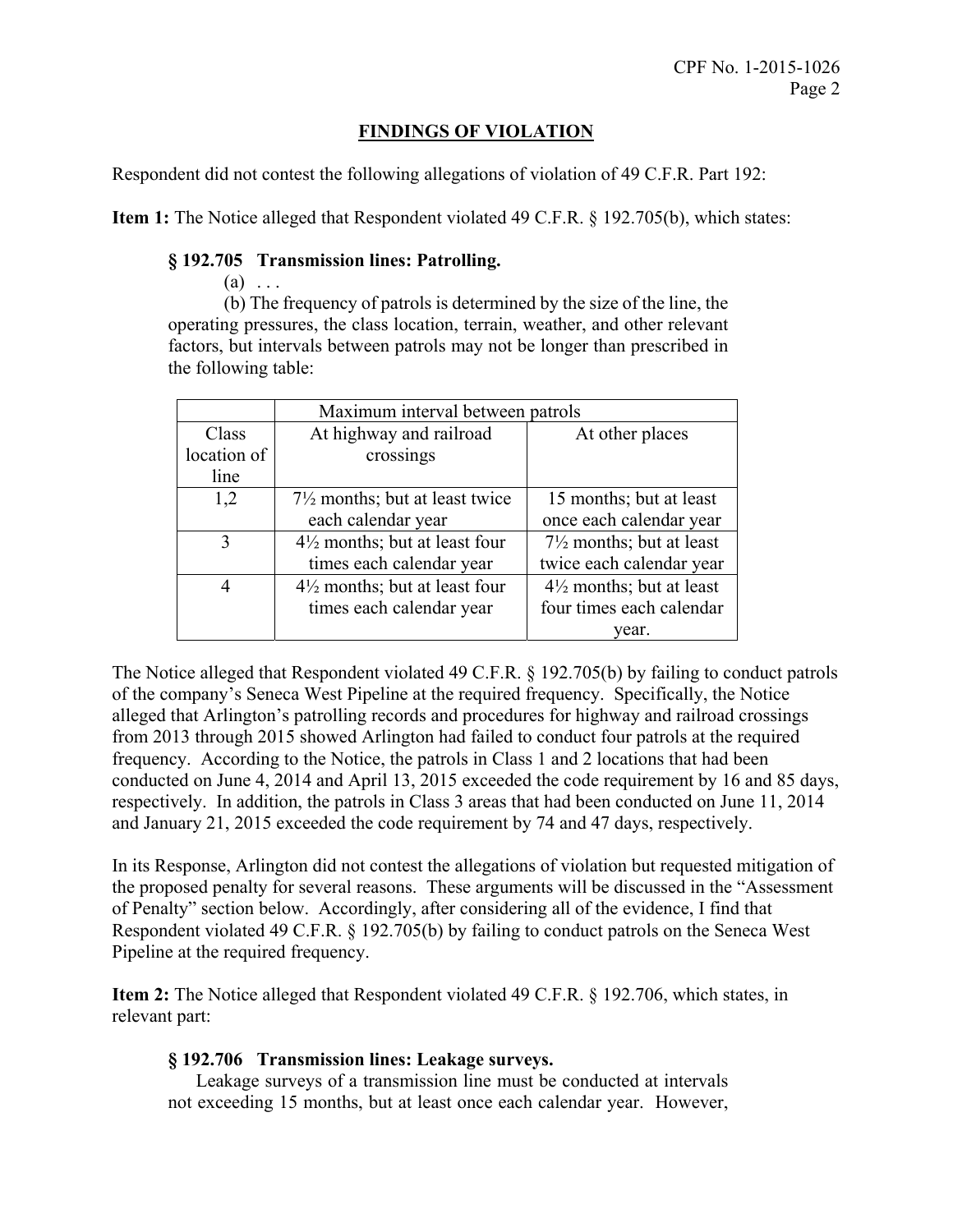in the case of a transmission line which transports gas in conformity with  $\S$ 192.625 without an odor or odorant, leakage surveys using leak detector equipment must be conducted –

(a) In Class 3 locations, at intervals not exceeding 7½ months, but at least twice each calendar year; . . .

The Notice alleged that Respondent violated 49 C.F.R. § 192.706 by failing to conduct leakage surveys on the Seneca West Pipeline at the required frequency. Specifically, the Notice alleged that Arlington's leak-survey records and procedures for highway and railroad crossings from 2013 through 2015 showed Arlington had failed to conduct patrols at the required frequency on two occasions. The Class 3 leak surveys performed on June 11, 2014 allegedly exceeded the deadline by 23 days and only one survey, instead of two, had been conducted in calendar year 2014.

In its Response, Arlington did not contest the allegations of violation, but requested mitigation of the proposed penalty for several reasons. These arguments will be discussed in the "Assessment of Penalty" section below. Accordingly, after considering all of the evidence, I find that Respondent violated 49 C.F.R. § 192.706 by failing to conduct leakage surveys on the Seneca West Pipeline at the required frequency.

**Item 3:** The Notice alleged that Respondent violated 49 C.F.R. § 192.709, which states, in relevant part:

# **§ 192.709 Transmission lines: Record keeping.**

Each operator shall maintain the following records for transmission lines for the periods specified:

(a) …

(c) A record of each patrol, survey, inspection, and test required by subparts L and M of this part must be retained for at least 5 years or until the next patrol, survey, inspection, or test is completed, whichever is longer.

The Notice alleged that Respondent violated 49 C.F.R. § 192.709 by failing to keep records of each inspection and test required by subparts L and M of Part 192 for at least five years or until the next inspection or test is completed, whichever is longer. Specifically, the Notice alleged that Arlington did not have records showing that each transmission-line valve for the Seneca West Pipeline that might be required during an emergency was inspected and partially operated at intervals not exceeding 15 months, but at least once each calendar year.<sup>2</sup> During the NYSDPS inspection conducted on August 17, 2015, Arlington personnel stated that valve-inspection records for 2014 were missing and could not be located.

In its Response, Arlington did not contest the allegations of violation, but requested mitigation of the proposed penalty for several reasons. These arguments will be discussed in the "Assessment of Penalty" section below. Accordingly, after considering all of the evidence, I find that

 $\overline{a}$ 

<sup>&</sup>lt;sup>2</sup> Required under 49 C.F.R. § 192.745(a).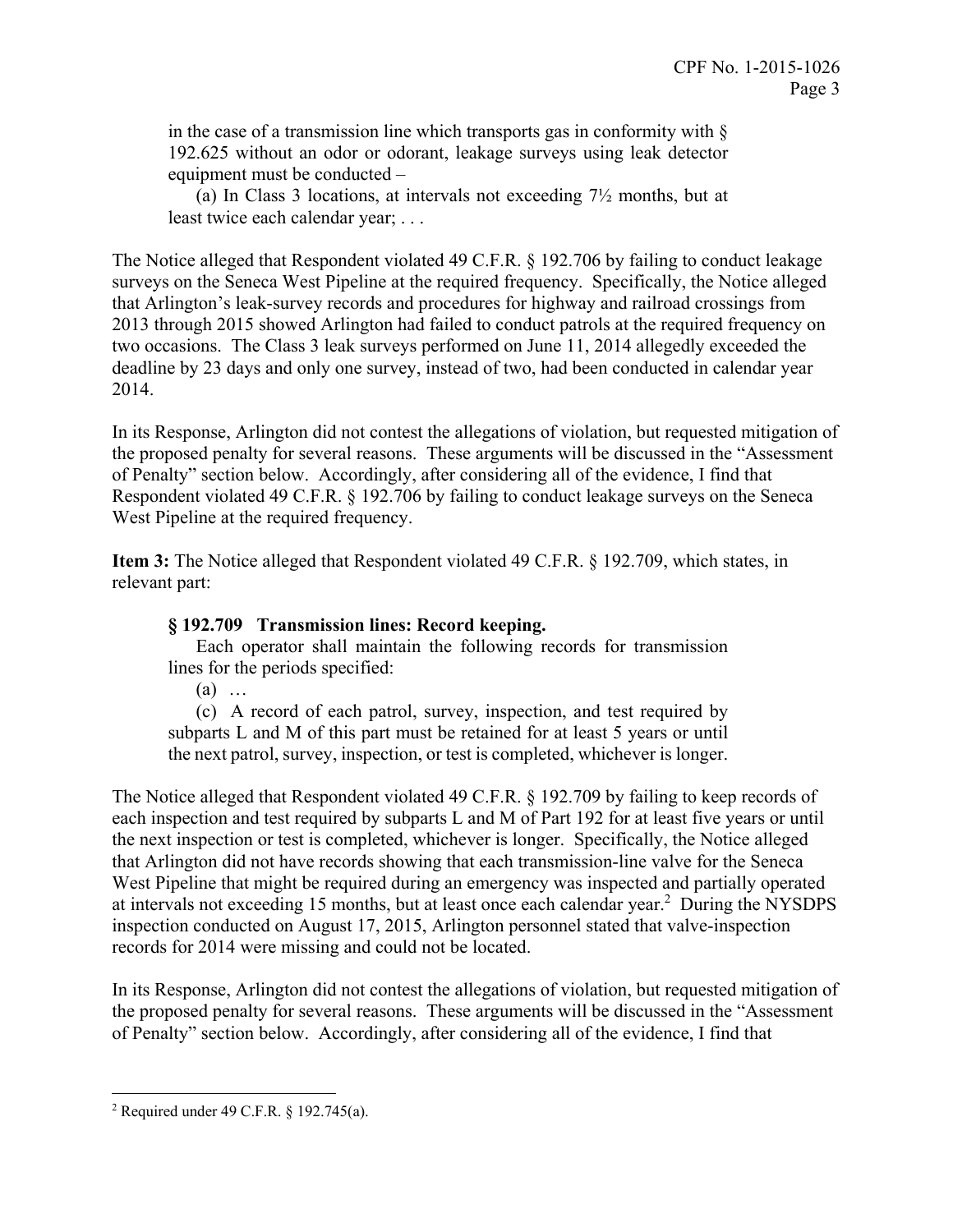Respondent violated 49 C.F.R. § 192.709 by failing to keep records of each inspection and test required by subparts L and M of Part 192 for at least five years or until the next inspection or test is completed, whichever is longer.

These findings of violation will be considered prior offenses in any subsequent enforcement action taken against Respondent.

# **ASSESSMENT OF PENALTY**

Under 49 U.S.C. § 60122, Respondent is subject to an administrative civil penalty not to exceed \$200,000 per violation for each day of the violation, up to a maximum of \$2,000,000 for any related series of violations. In determining the amount of a civil penalty under 49 U.S.C. § 60122 and 49 C.F.R. § 190.225, I must consider the following criteria: the nature, circumstances, and gravity of the violation, including adverse impact on the environment; the degree of Respondent's culpability; the history of Respondent's prior offenses; and any effect that the penalty may have on its ability to continue doing business; and the good faith of Respondent in attempting to comply with the pipeline safety regulations. In addition, I may consider the economic benefit gained from the violation without any reduction because of subsequent damages, and such other matters as justice may require. The Notice proposed a total civil penalty of \$98,100 for the violations cited above.

As noted above, Respondent did not contest any of the allegations of violation but requested mitigation of all three proposed penalties for several reasons. First, Arlington argued that it was going through a merger process at the time of the violations and that there were "changes in philosophy, leadership and responsibility that ultimately contributed to delays and confusion."<sup>3</sup> Second, the company pointed out that the untimely death of a "seasoned supervisor only three (3) months before the August 2015 inspection, created a void of regulatory and compliance knowledge which furthered confusion for employees."<sup>4</sup>

Third, Arlington argued that there were a number of other key personnel losses that led to deficiencies in the timeliness of certain periodic activities and record keeping that would not have otherwise occurred. Fourth, the company argued that Crestwood had taken affirmative steps to address a number of deficiencies as a result of the NYSDPS inspections and had even created a U.S. Department of Transportation (DOT) Compliance Team to oversee the company's compliance regime.

While PHMSA acknowledges that compliance lapses may sometimes occur during changes in management or personnel, applauds Arlington's recent efforts to improve compliance, and understands Crestwood's commitment to the highest level of safety, I am not convinced that any of these factors justifies a reduction in the proposed penalties in this particular case. If anything, changes in ownership and personnel are precisely the sorts of events that routinely occur with many pipeline operators and should be anticipated so that no safety violations occur during such

 $\overline{a}$ 

<sup>&</sup>lt;sup>3</sup> Response, at 1.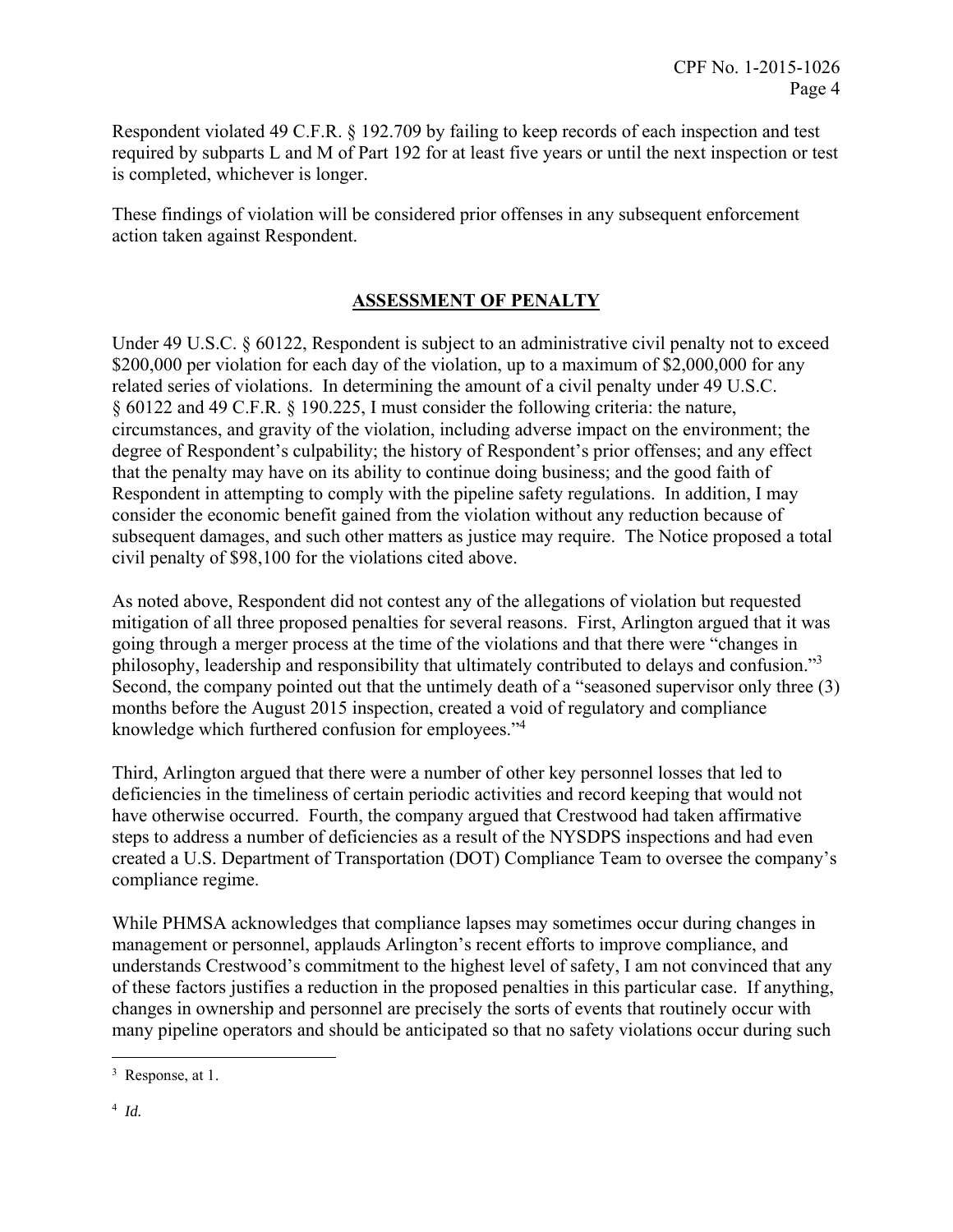changes. As for the creation of a new DOT Compliance Team and other measures taken by Crestwood to improve compliance, these are laudable efforts but ones that any prudent operator would be expected to take in the wake of PHMSA or NYSDPS inspections and notices of violation.

Each of the proposed penalties are discussed more specifically below.

**Item 1:** The Notice proposed a civil penalty of \$42,100 for Respondent's violation of 49 C.F.R. § 192.705(b), for failing to conduct patrols of the Seneca West Pipeline at the required frequency. As discussed above, I found that Arlington violated § 192.705(b) and that the company's general arguments for mitigation of the proposed penalty were unpersuasive. This violation involved a failure to conduct necessary patrolling of Respondent's pipeline facilities in a High Consequence Area (HCA), where an accident could potentially affect populated or environmentally sensitive areas. Accordingly, having reviewed the record and considered the assessment criteria, I assess Respondent a civil penalty of \$42,100 for violation of 49 C.F.R. § 192.705(b).

**Item 2:** The Notice proposed a civil penalty of \$39,900 for Respondent's violation of 49 C.F.R. § 192.706, for failing to conduct leak surveys on the Seneca West Pipeline at the required frequency. As discussed above, I found that Arlington violated § 192.706 and that the company's arguments for mitigation of the proposed penalty were unpersuasive. This violation involved a failure to conduct leakage surveys of Respondent's pipeline facilities in an HCA, where an accident could potentially affect populated or environmentally sensitive areas. Accordingly, having reviewed the record and considered the assessment criteria, I assess Respondent a civil penalty of \$39,900 for violation of 49 C.F.R. § 192.706.

**Item 3:** The Notice proposed a civil penalty of \$16,100 for Respondent's violation of 49 C.F.R. § 192.709, for failing to keep records of each inspection and test required by subparts L and M of Part 192 for at least five years or until the next test is completed, whichever is longer. As discussed above, I found that Arlington violated § 192.709 and that the company's arguments for mitigation of the proposed penalty were unpersuasive. This violation involved a failure to keep proper records of inspections and tests performed in HCAs, where an accident could potentially affect populated or environmentally sensitive areas. Accordingly, having reviewed the record and considered the assessment criteria, I assess Respondent a civil penalty of \$16,100 for violation of 49 C.F.R. § 192.709.

In summary, having reviewed the record and considered the assessment criteria for each of the Items cited above, I assess Respondent a total civil penalty of **\$98,100**.

Payment of the civil penalty must be made within 20 days of service. Federal regulations  $(49 \text{ C.F.R. } 8 \text{ } 89.21 \text{ (b)}(3))$  require such payment to be made by wire transfer through the Federal Reserve Communications System (Fedwire), to the account of the U.S. Treasury. Detailed instructions are contained in the enclosure. Questions concerning wire transfers should be directed to: Financial Operations Division (AMK-325), Federal Aviation Administration, Mike Monroney Aeronautical Center, 6500 S. MacArthur Blvd, Oklahoma City, Oklahoma 79169. The Financial Operations Division telephone number is (405) 954-8845.